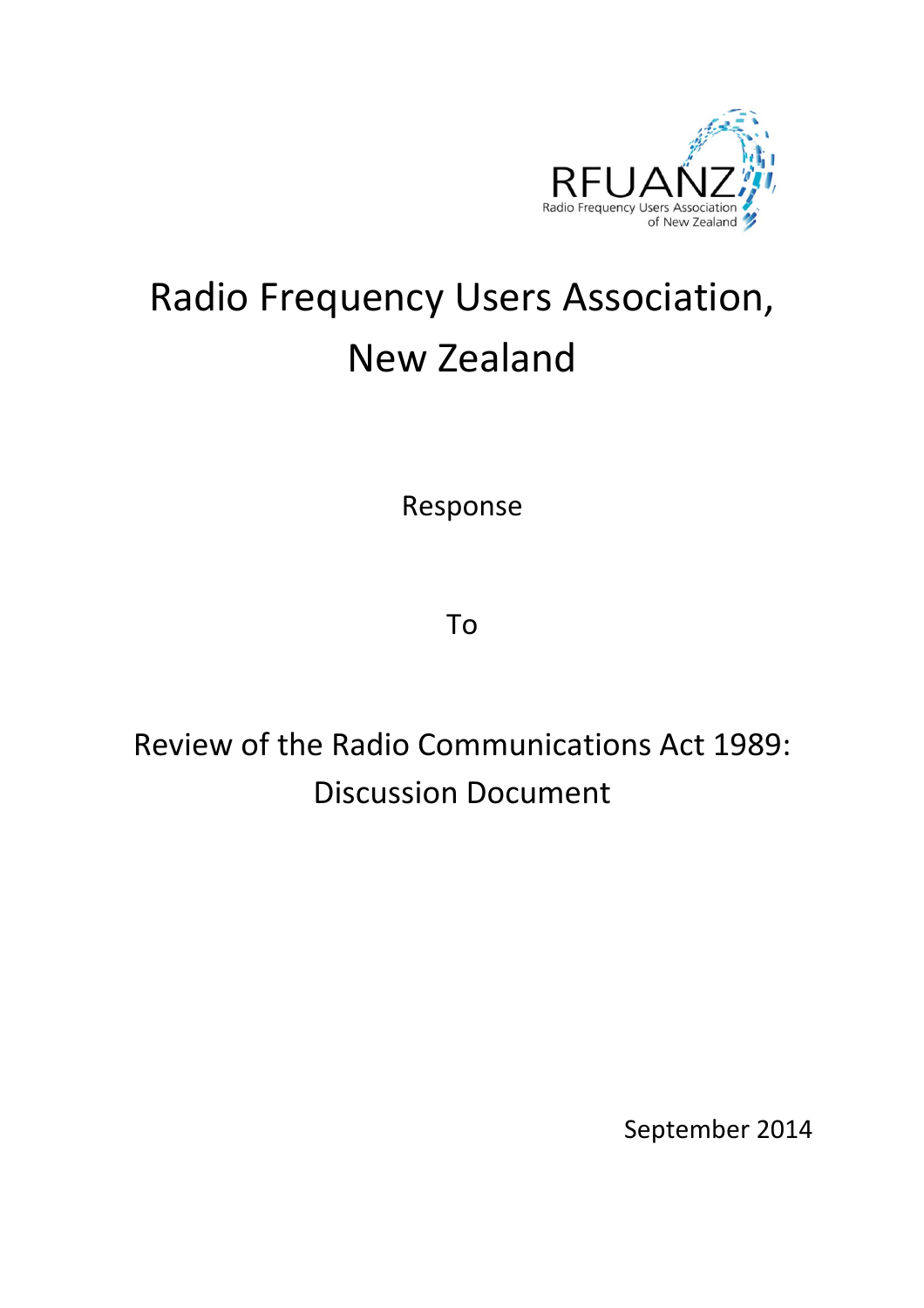The Radio Frequency Users Association wish to thank the Ministry for the opportunity to respond to the Discussion Paper regarding the Review of The Radiocommunications Act.

Our Association represents well over 100 members who are involved in the landmobile and wireless broadband industries, and they represent a wide variety of market segments including Network Operators, utilities, local bodies, transport, emergency services to name just a few.

While not a direct interest of our group, we note that there is no mention of the ARX role and responsibilities.

It would be our view, that in reviewing the Act, the focus should be on promoting business efficiency and economic growth, rather than just on managing the radio spectrum and regulating activity.

If you have any queries on our submission, please contact our secretary at;

Secretary, RFUANZ P.O. Box 7299 Newtown Wellington 6242

Or secretary@rfuanz.org.nz Phone: 027 450 8979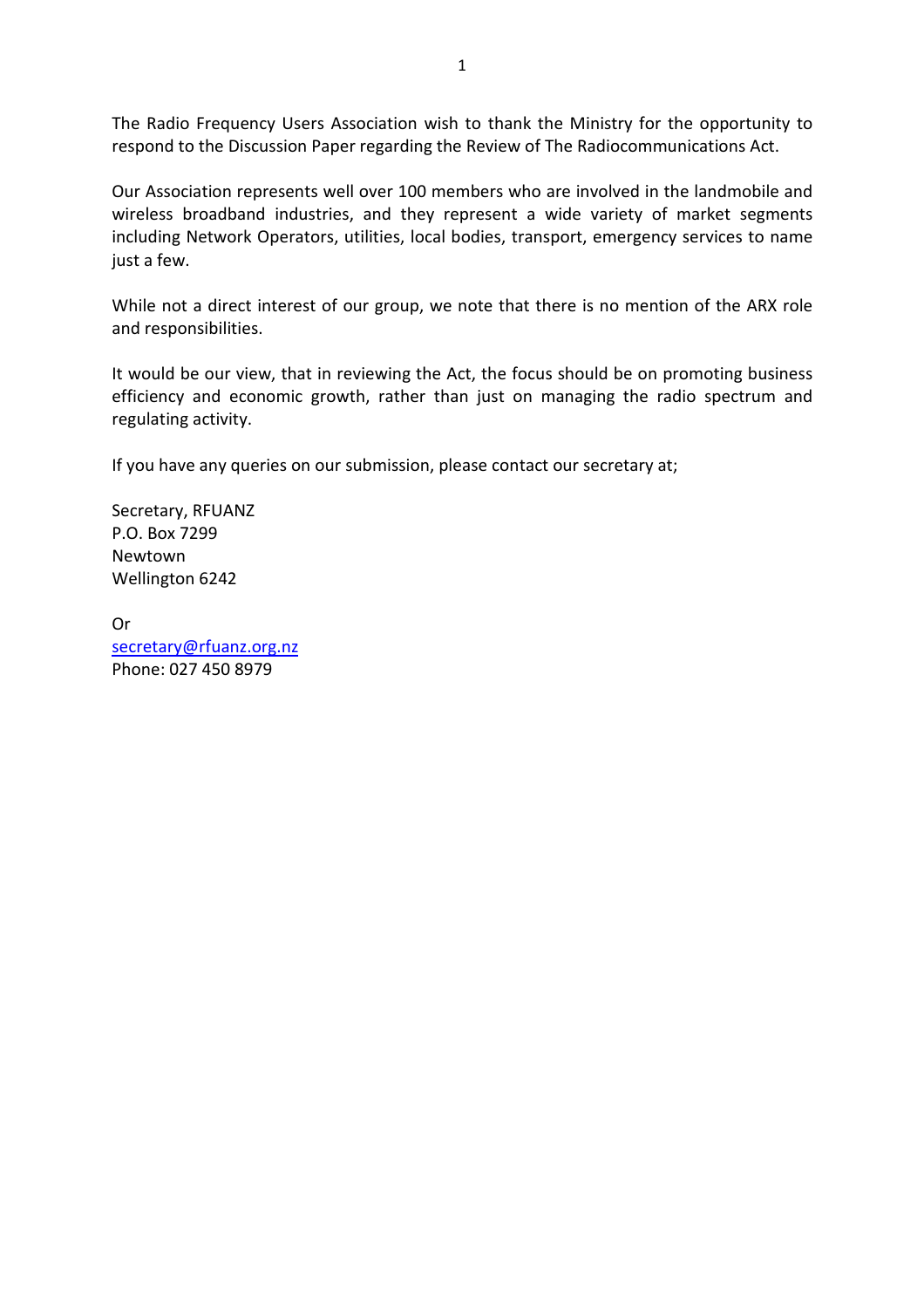#### **Answers to Questions**

*1) Should the current dual spectrum management regimes (management rights and administrative radio licencing) be retained?* 

Response:

Yes but with tweaking of both regimes.

*2) Should more spectrum frequencies be placed under the management rights regime? If so, which bands should be transferred to management rights and why?* 

Response:

Management Rights is not necessarily the most preferred or efficient allocative management regimes but there may be some scope for industry to manage bands on behalf of the Ministry.

The cost structures of the various industries using radio spectrum are significantly different as are the customers it serves. A move to management rights regime may be hugely disruptive and expensive.

RFUANZ can manage the frequencies, but it could be counterproductive to take on the management rights on behalf of the Ministry.

3) *Should additional matters relating to radio spectrum management be covered by the Act? If so, what other matters should be included* 

Response:

A more prescriptive way of dealing with issues where two legitimate licenced operators interfere with each other. There are other areas that could be included which will be covered later in this document.

4) *Should the Act provide a comprehensive regulatory regime for all aspects of radio spectrum management and how can this be achieved without imposing any unnecessary regulatory burden on licence allocations?* 

Response:

We believe that there is a reasonable balance between flexibility and certainty within the current act

5) *Should the Act be more prescriptive around particular matters or processes? If so, what areas should be more prescribed and how?* 

Response:

A more prescriptive way of dealing with issues where two legitimate licenced operators interfere with each other.

Also, although covered in the Radio Regulations (15B), it may give more authority to also include the principle of "Use it or lose it" within the Act and ensure that both the Management Rights regime and the Radio Licence Regime are included. The Radio Regulations concerning Revocation and Suspense only seem to apply the Radio Licensing regime at present.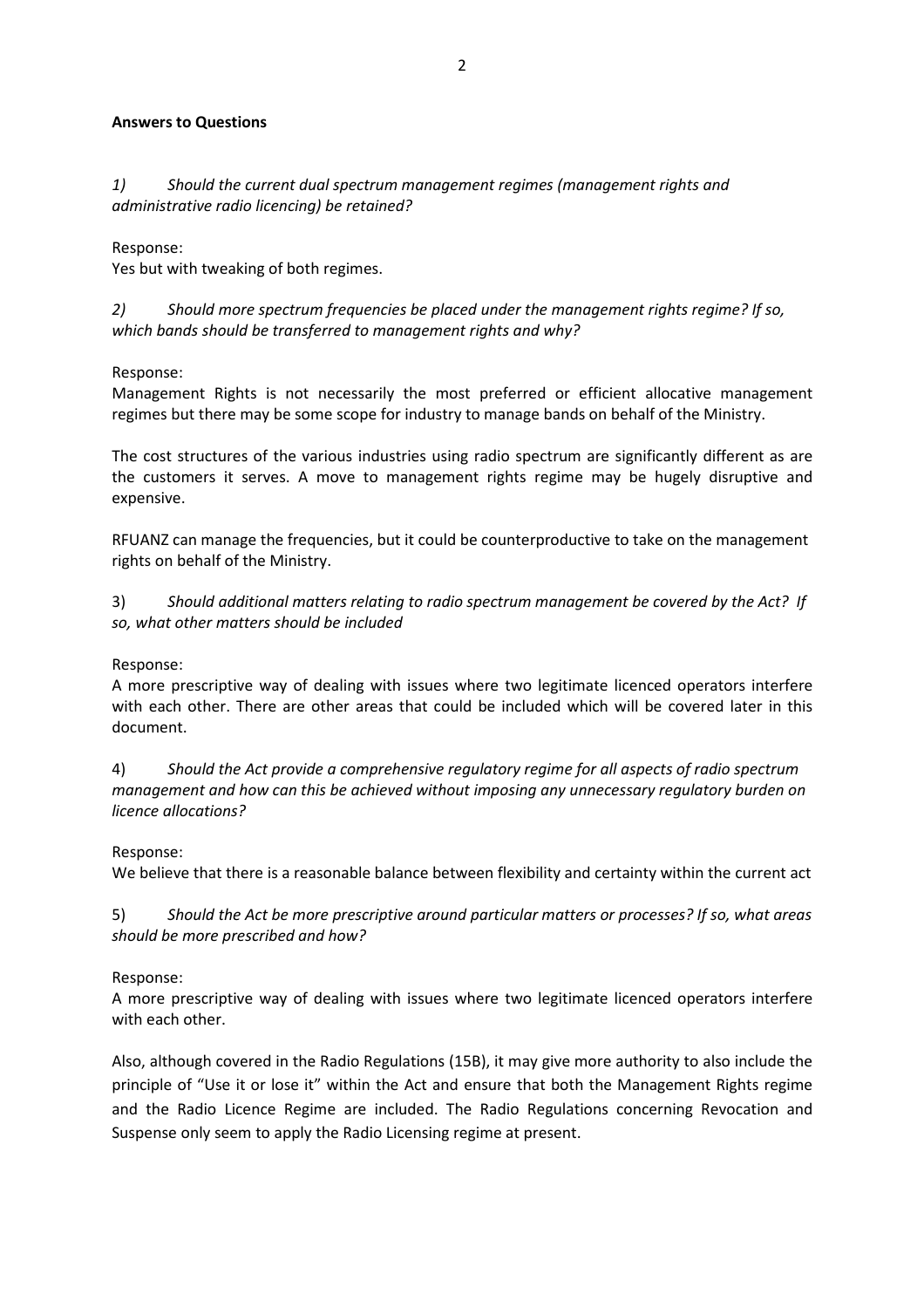*6) Should the application of the government policy statement issued under section 112 be extended to cover the government's intentions for the management rights regime?* 

Response:

Yes it would be helpful to know future intentions.

7) *Should a requirement for a national table of frequency allocations, based on the IRRs, and national band plans be included in the Act? If so, how?*

# Response:

Present arrangement is satisfactory.

8) *Should the requirements placed on radio engineers during the certification process be made directly and be more specific and/or compulsory? If so, how?* 

#### Response:

We recommend that certification application be made more rigorous. Radio engineers and certifiers should be able to demonstrate a working knowledge of PIBS. Matters to be considered should be prescriptive and compulsory. There are no current quality standards for licencing certifiers or engineers or ongoing training requirements. A quality and training regime needs to be put in place

*9) Are the matters that radio engineers must have regard to when certifying a licence sufficiently defined under the Act or should there be further guidance provided to radio engineers as they carry out their certification? If so, what form should this guidance take and what issues should the guidance cover?* 

#### Response:

ARC's & ARE's should only be required to take into account technical matters, policy matters should be prescribed by RSM within those documents.

Mandatory consultation should be adopted if changes to PIBS are required; the industry should be consulted, given opportunity to respond. The PIBS need to be referenced in the ACT. The IRR's are not universally available and therefore it would probably be helpful to include the generic articles (3.2, 3.3, 3.11, 3.12) in the Act.

*10) Should the Act require all relevant information to be included on a licence application to enable a complete assessment of technical compatibility when creating future licences? If so, what information should be required?* 

#### Response:

Yes - The Act should refer to the information on the license being required as specified in the relevant PIBs. The requirements are largely covered by the relevant forms and templates, but there are practical limits as to how much information can be included on a particular licence.

*11) When assessing whether a proposed licence is 'technically compatible', should radio engineers take account of the potential cumulative effects of transmission sources? If so, how can this be enabled under the legislation?*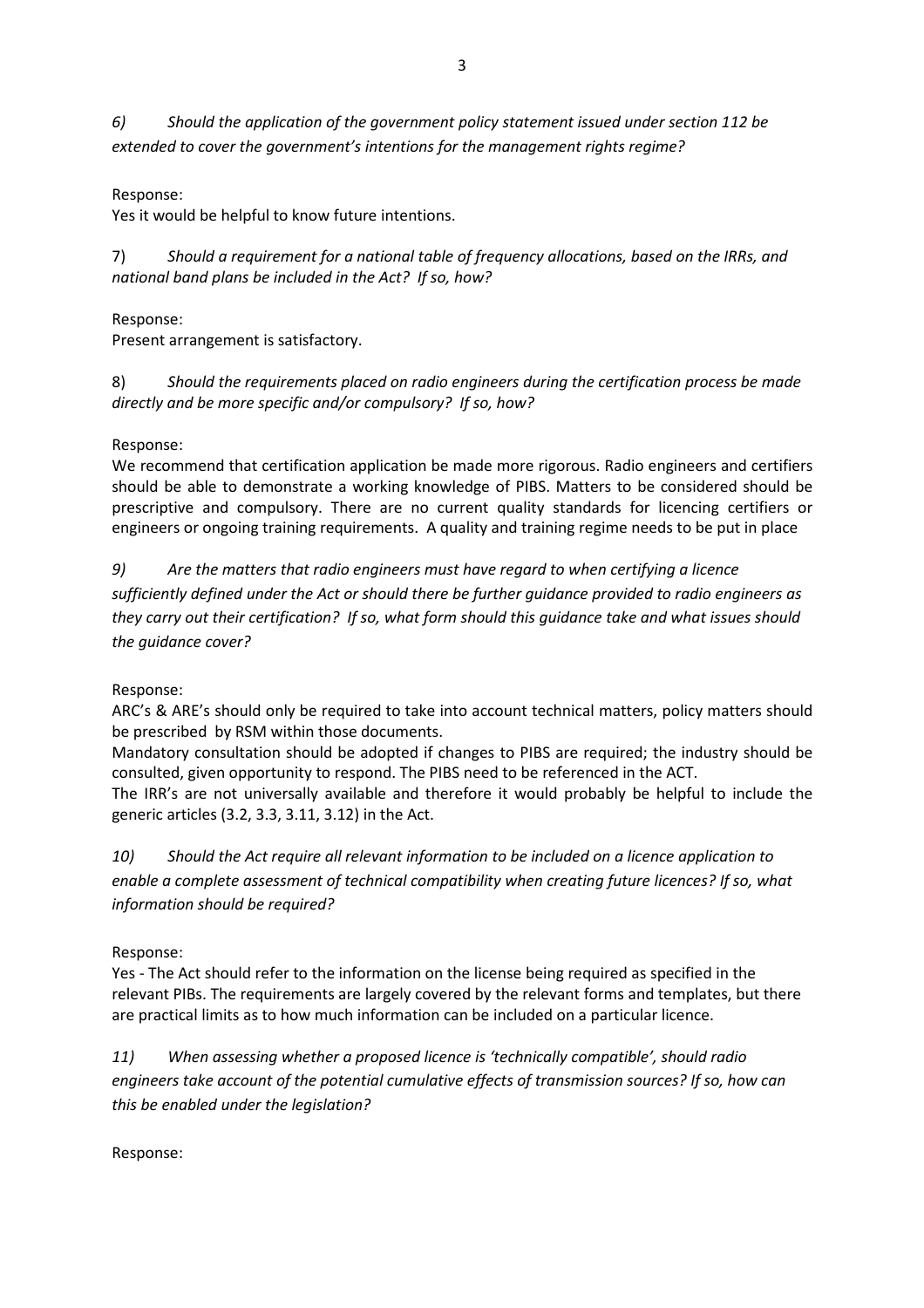Where possible yes. But this is a very complex subject and may be very difficult, if not impossible to both calculate or define in legislation. We would recommend a statement that requires the ARE to consider it when certifying technical compatibility.

*12) Should the beneficial position of being first in time be retained in the Act? If not, how should this be addressed?* 

# Response:

Yes, first in time is an industry accepted practice – but must be subject to, a minimal standard of equipment. The rights of others users should be considered as long as they meet the minimum guidelines, excepting if there is a particular old or poorly equipped operator involved Even if first in time, a licence should be crafted in the expectation that the adjacent Management Right or channel will be used in due course. While a situation could possibly arise in the future when both services were operating within their licensed specifications but interference still occurs. In that case they should have a joint responsibility to resolve the issue and the costs should probably lie where they occur. In some instances this may mean that the first in time operator has to make changes to their plant because that is the only course for correction.

*13) Should radio engineers be required to consider whether a proposed licence is technically compatible with potential future uses of adjacent management rights? How should these potential future uses be defined?* 

# Response:

No. The management right should already be defined to a degree.

*14) Should any additional information be recorded on licences? If so, what types of information should be recorded?* 

#### Response:

There is an issue with multiple site references for the same site. Antenna details should be generic not make/model.

*15) Should the information requirements in the Register for spectrum licences and radio licences be aligned? If so, what should be the minimum information requirement for licences?* 

Response:

Data on both licenses should be aligned if possible.

*16) Should it be made an offence to inaccurately record or over-record parameters on a licence? If so, should any tolerances be applied and how should this be done?* 

#### Response:

Yes, if purposefully recorded incorrectly

*17) Should the Maximum Permitted Interfering Signal parameter be retained? If so, should this be specified in the Act, should MPIS relate solely to co-channel emissions, and should there be a*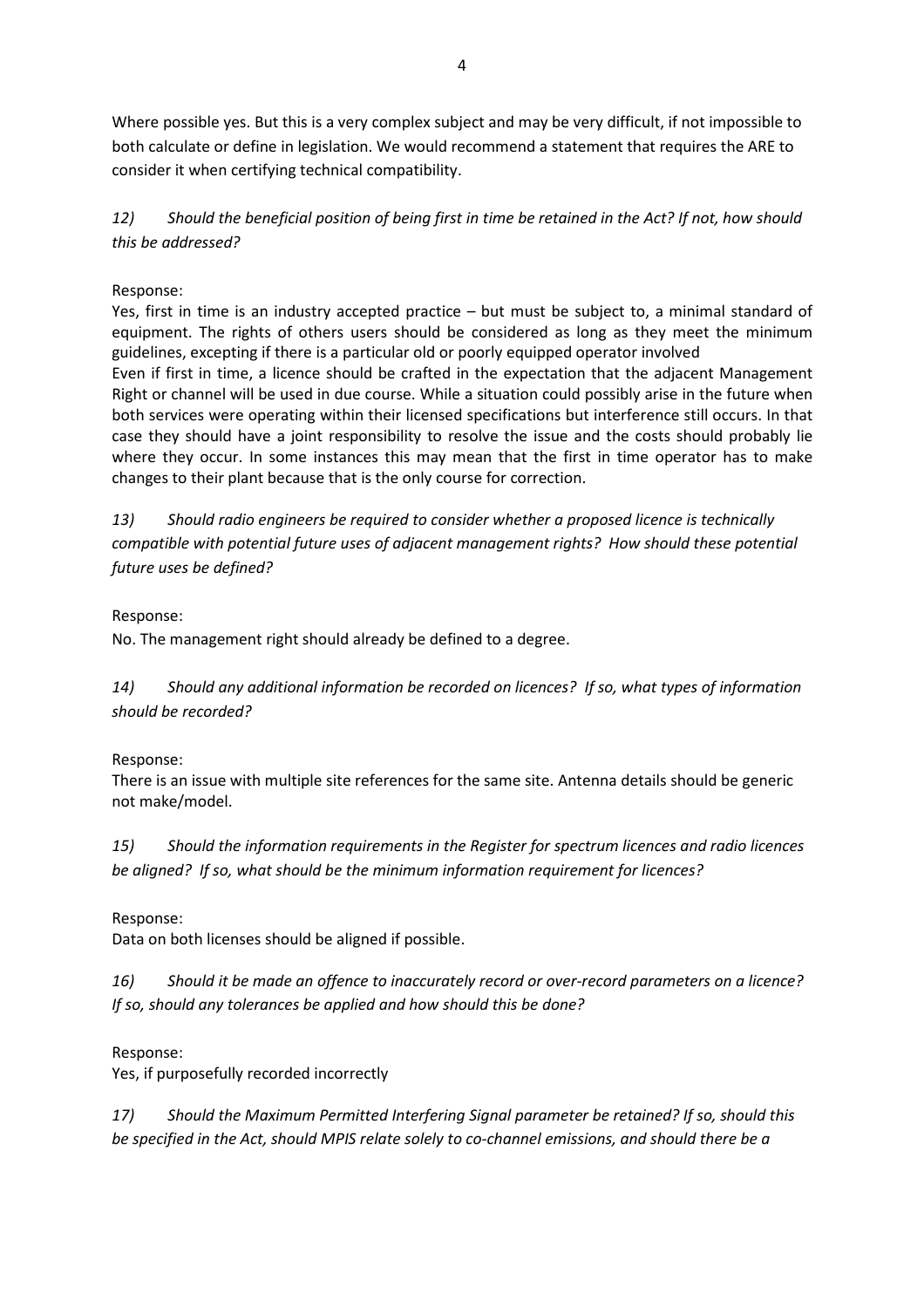*specified minimum MPIS for different services? Are there preferred alternatives to the MPIS parameter?* 

Response:

Yes

*18) Should receiver data be publicly recorded as part of the certification and licencing process to assist technical analysis of future emissions? If so, how?* 

Response:

Yes, a receiving standard is an important part of system design.

*19) Should new provisions be introduced to set tolerance limits for receivers from emissions in adjacent frequencies?* 

Response:

Not in the Act – should be dealt within the PIBs

*20) Should the Act include provisions establishing the process for authorising Approved Radio Certifiers? If so, how?* 

Response:

Yes, in a similar manner to the process for approving Radio Engineers.

*21) Is an arbitration process appropriate for managing disputes between parties? If not, what other process should be included in the Act?* 

Response:

Arbitration is not quick or effective enough

*22) Should the dispute resolution processes under the Act be updated? If so, how should the process be updated?* 

Response:

Yes

*23) Are the matters an arbitrator must have regard to, in reaching a decision, appropriate? If not, what other matters should the arbitrator consider?* 

Response: Yes

*24) Should any resolution reached through a dispute resolution process be binding on the participants?* 

Response: Always need recourse for inappropriate arbitration.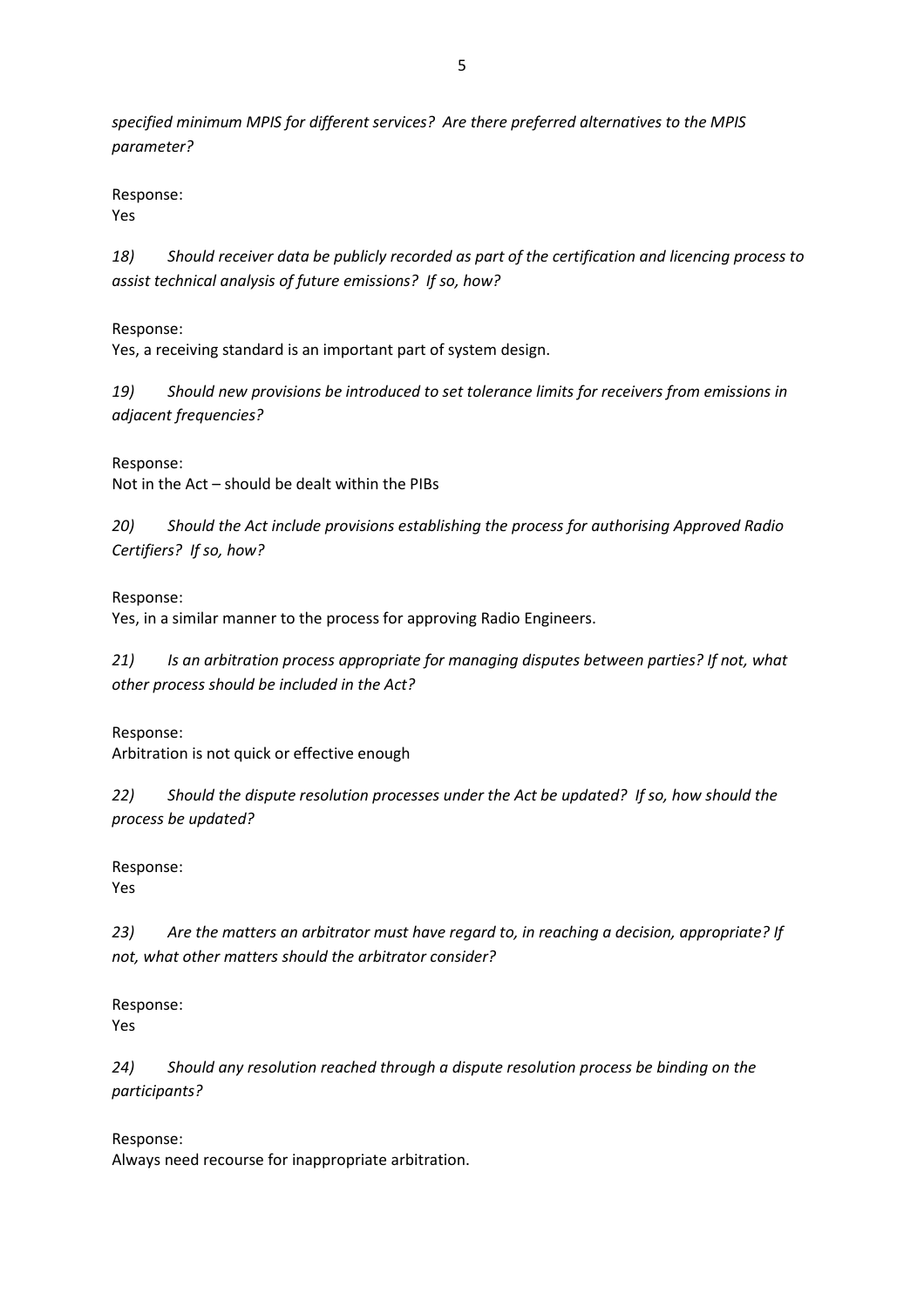*25) Should injunction or other cease and desist mechanisms be provided for in the Act itself, as a prelude to arbitration? If so, what limits and criteria should apply prior to such as mechanism being used?* 

Response:

Yes

*26) Should timeframes in the Act be amended and should the actions of the Chief Executive be bound by timeframes prescribed in the Act?* 

Response:

Yes, however The Chief Executive also needs a timeframe – suggesting 20 working days

*27) Should the Act include a right of appeal against the Chief Executive's decisions? If so, to whom should the appeal be directed?* 

Response: Yes

*28) Should disputes involving both lawful and unlawful emissions be able to be subject to arbitration or other dispute resolution process? What limits of applicability would be appropriate?* 

Response:

Yes, for lawful emissions. Unlawful transmissions should be closed down immediately. MBIE/RSM needs to determine lawful or unlawful.

*29) Should the Crown, through the Ministry, be involved in interference management in frequency bands subject to private management rights?* 

Response:

Yes

*30) Should any additional enforcement provisions be included in the Act?* 

Response:

Yes, with reference to ARC's/ARE's. The Ministry seems to be under resourced in regards to matters that require enforcement in matters of interference.

*31) Should the maximum penalties for contravention of the Act be amended?* 

Response:

No – they are already a deterrent.

*32) Should the scope of section 2 of Schedule 1 be limited to purely capture the impact on emergency and safety signals, and reduce unintended consequences? If not, why not?*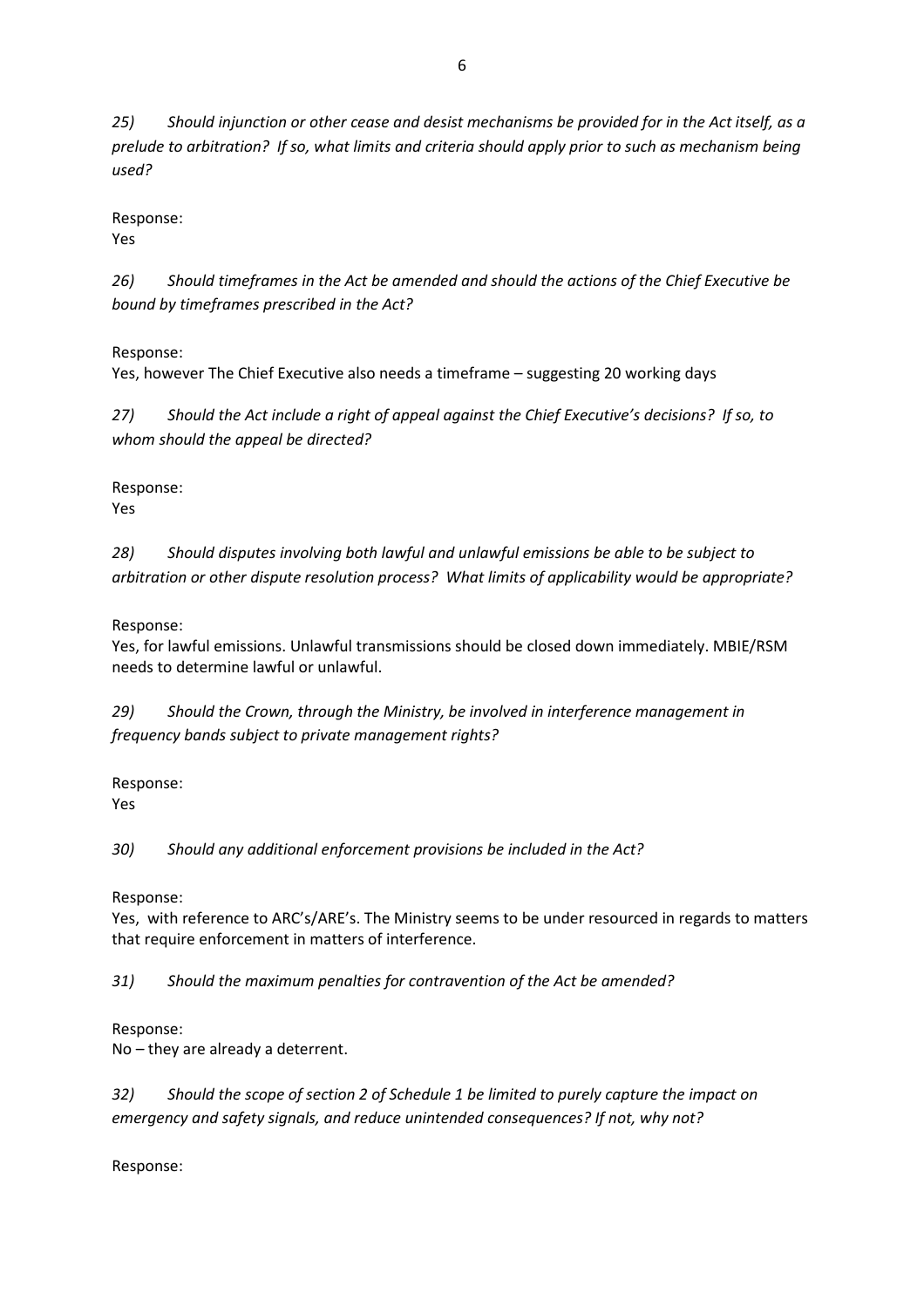Yes it is limited – self-regulating to some degree.

*33) Should liability in regard to certification be introduced and should this rest with the certifier, the licence holder, or the manager (as the actual licensing authority)?* 

## Response:

No, at this point in time liability sits with the Ministry.

*34) Should radio engineers be required to be independent of the entity on behalf of which they are certifying spectrum?* 

#### Response:

No - Radio Engineers and certifiers should be required to undergo formal training which includes a module covering, "Act independently and professionally without bias to their employer". Sufficient rules should exist.

*35) Should ARE's and ARC's be treated consistently in terms of liability, independence and authorisation?* 

Response:

The respective roles need to be clearly enunciated within the Act.

 *36) Should the certification process be articulated independent of the responsibilities of the Registrar under the Act?* 

Response:

The process for ARC's and ARE's be lifted out of the Act and placed in a PIB document. The Ministry should provide an annual forum for ARE's and ARC's to attend.

*37) Should the requirement under section 38 that AFELs are below the protection limit of adjacent frequencies also apply when management rights are being modified, amalgamated, or divided?* 

Response: No comment

*38) When two management rights are being amalgamated, should modification of the protection limit to remove the 'spike' at the common boundary be included in the amalgamation process? If so, what should the protection limit default to either side of the common boundary?* 

Response: No comment

*39) Should greater flexibility be allowed to modify management rights once they have been created? If so, what modifications should be allowed with the agreement of whom (i.e. managers, rightholders or others)? Should this include aggregation of rights with different expiry dates?*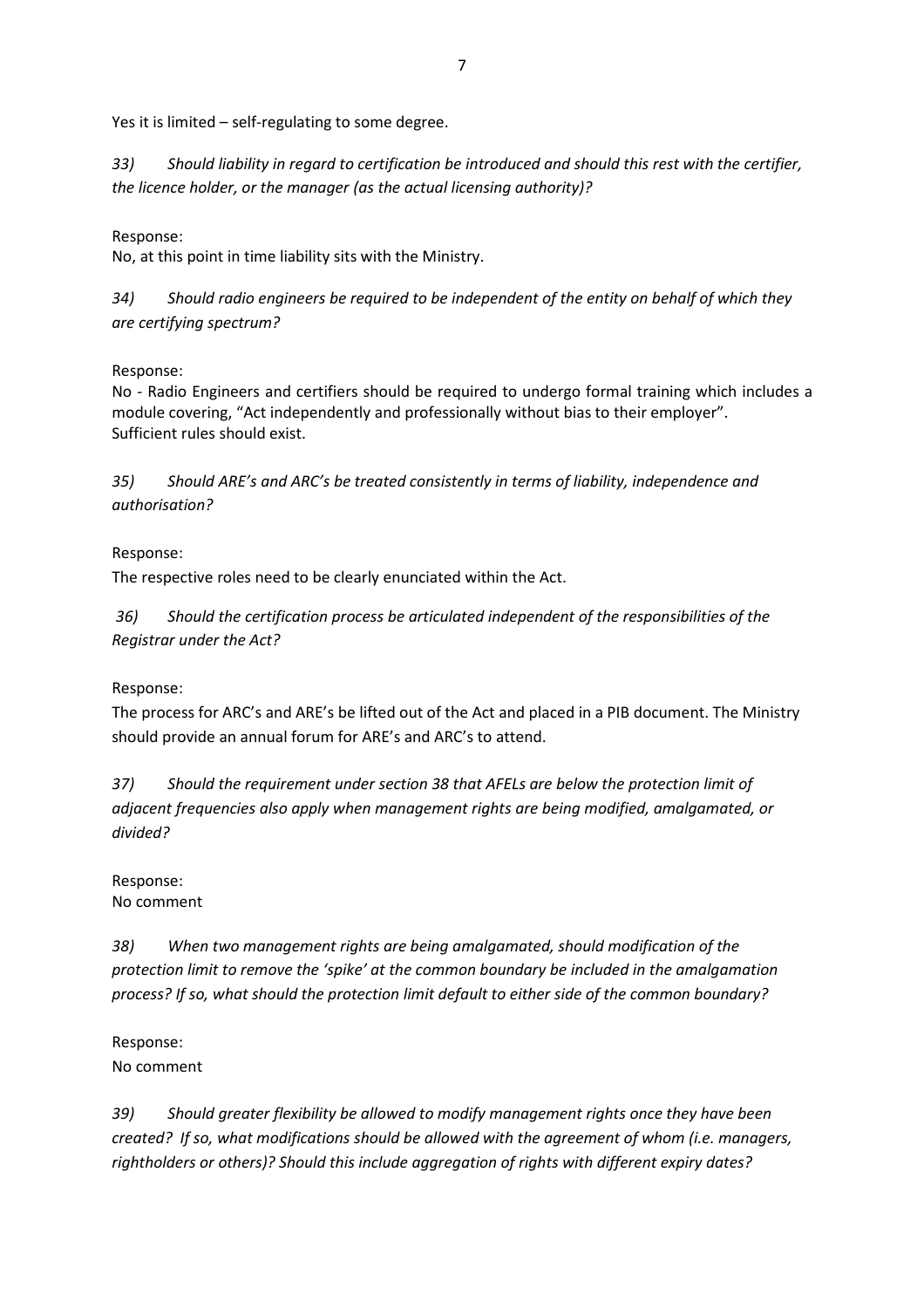Response:

Yes – some flexibility should exist to modify

*40) Should the Crown, with the consent of the manager and/or rightholder(s), have the ability to cancel or terminate management rights? If so, what limitations, if any, should be applied to this power?* 

Response:

Yes – however any spectrum license holder pursuant to the management rights should have their rights protected.

*41) Should any changes to the ability to modify or cancel management rights be applicable to existing management right or only as new management rights are created?* 

Response:

Yes, should have the ability to modify or cancel. In the interest of allowing re-farming or introduction of new technology, then it should be available for existing or new management rights.

*42) Should power floors be retained? If so, are they appropriately defined?* 

#### Response:

Yes, but we do want a better or clearer definition.

*43) Should reference bandwidths for power floors and other limits be specified? If so, should these be specified in the Act, the Regulations or through conditions on management rights?* 

Response:

Yes, and through regulations.

*44) Should the nature and type of conditions the Crown (as the initial manager and before sale or transfer) is able to place on a management right be extended? If so, what types of conditions should be allowed on management rights (for example ownership caps, limitations on the use of, or transfer of, management rights)?* 

Response:

Yes if it has been reallocated for retender to stop it from being re-modified

*45) Should the Act include provisions to ensure that spectrum is put to use to provide services for consumers? If so, what form should these provisions take?* 

#### Response:

Yes – Use it or lose it. Access for external parties to Management rights should not be unreasonably withheld, where the spectrum will not otherwise be used.

*46) How should conditions on management rights not applicable to individual licences be enforced? What entity should be responsible for their enforcement? (see Questions 59 to 67)*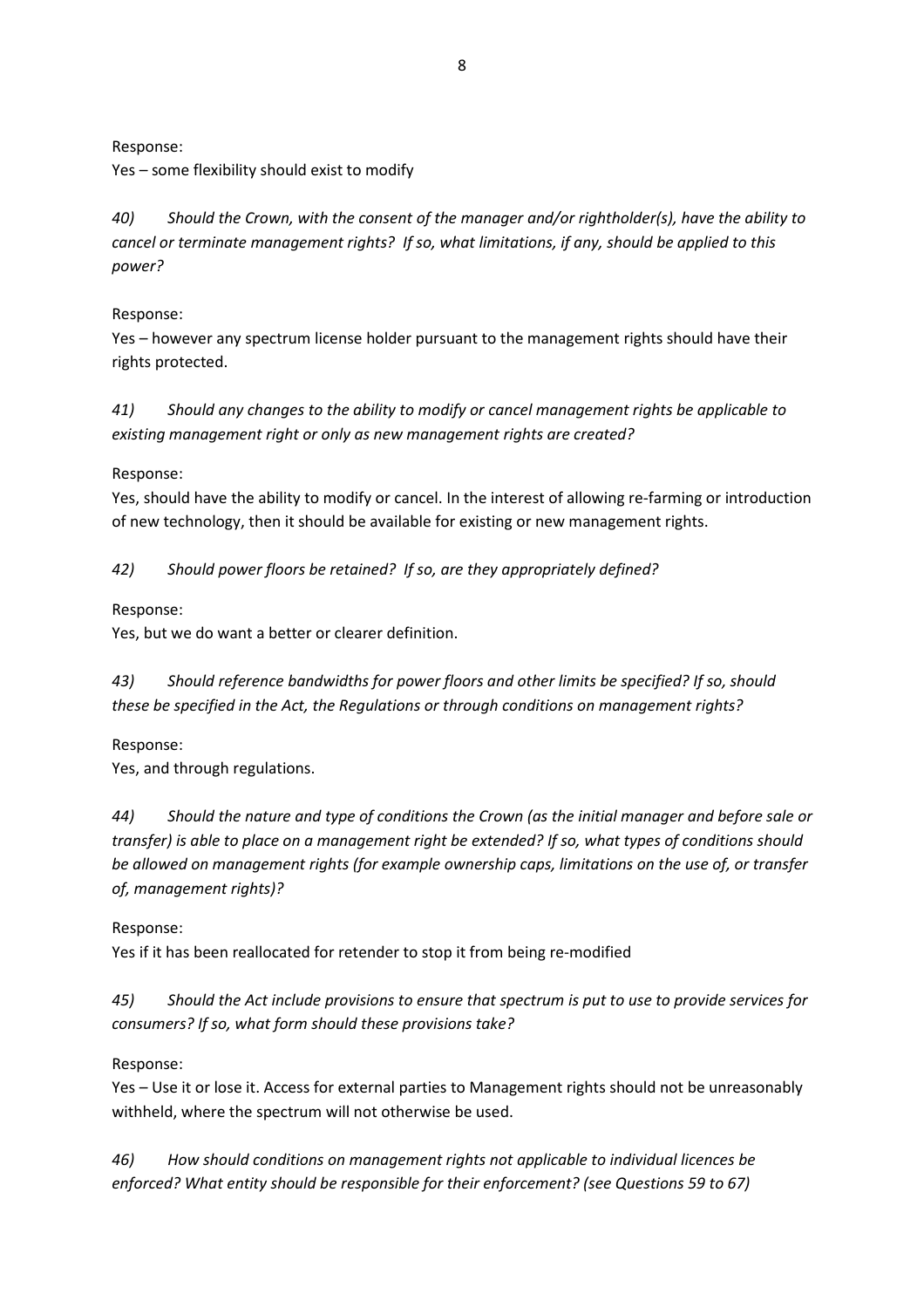Response:

An audit should be undertaken by MBIE at least once, when established.

*47) Should the Act include additional provisions to support leasing and the operation of power of attorney in relation to the operation of management rights?* 

Response:

No comment – too complex not required in Act.

*48) Should the Act be explicit about the geographic extent of protection limits for management rights and spectrum licences?* 

Response:

Yes - Anything that occurs under this Act must be within the 12 mile limit.

*49) Is there a need to assert management of spectrum outside the 12 mile limit?* 

Response:

Yes - We believe there have been issues; therefore the Act should not include a limit.

*50) Is there demand for regional management rights? For what services?* 

Response:

Yes – Local broadband distribution and broadband linking on campus cellular networks.

*51) What is the relationship between regional management rights (and demand for this) and any future deployment of technologies such as white space networks?* 

Response:

White space networks are more likely be implemented in rural and low population areas, where as regional networks may well cover areas of sizable population

White space deployments are probably more suited to GURL rights sitting under subservient use of the Management rights. Which could either be government or privately owned.

*52) If regional management rights are introduced, should the decision to create regional rights lie solely with the Crown at the time of primary allocation, or should existing nationwide management right holders be empowered to subdivide their rights? If so, how could this be achieved? What are the benefits and costs for regional management techniques?* 

Response:

Yes – Management right holder should be divisible into more subservient rights as they think fit

*53) If regional management rights are introduced, how should the areas covered by the rights, signal strengths, and boundary conditions be defined?* 

Response:

By the licenses within the management right.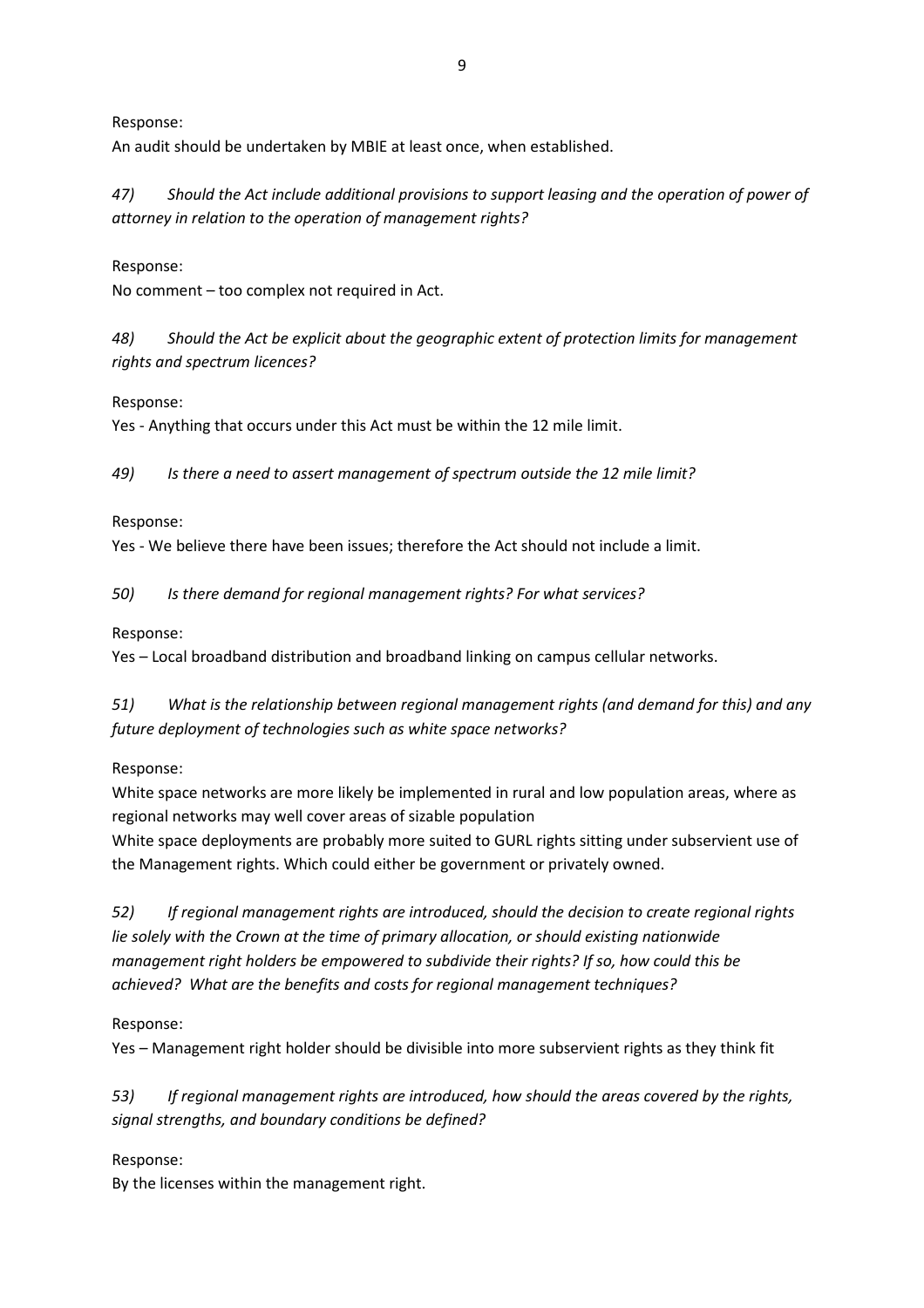*54) Are unwanted emissions from transmitters operating under a spectrum licence appropriately managed under the Act?* 

# Response:

Yes. Generally yes, as non-evidence of significant interference.

*55) Should unwanted emissions in the spurious emission domain and outside specified UELs be explicitly managed under the Act? If so, how should this be achieved?* 

# Response:

Yes, we believe they should. This could probably be achieved by specifying a specific level they need to be below at greater than a specified frequency separation from the licensed frequency. Spurious frequencies are generally well separated from the licensed frequency and therefore appropriate filtering should be possible at the transmitter.

*56) Should rightholders have protection from harmful interference from unwanted emissions above and/or below the power floor?* 

# Response:

Yes particularly form interference above the noise floor.

# *57) Should there be a distinction between the application of the IRRs to international and domestic interference management under the Act?*

#### Response:

Yes, the application of the IRRs to both international and domestic interference management should continue and be consistent. Where possible and appropriate, the particular IRR reference should be stated in the local regulations and guidelines.

*58) Should the requirement for rightholders and radio licence holders to comply with the IRRs be amended? If so, how?* 

#### Response:

No view at this time – it continues to be a requirement. New Zealand being geographically separated from rest of world, IRR's are more restricted than the rest of the world. Compliance is more restrictive than necessary.

*59) Should the subordinate legislation or regulation making powers under the Act be extended to cover additional matters? If so, what additional matters should be covered?* 

#### Response:

Yes, they probably should be extended to include at least the four issues listed in the Discussion Document.

*60) Should the role and status of some or all of the PIBs be recognised in the Act and/or Regulations? If so, how should this be achieved and what types of PIBs should this cover?*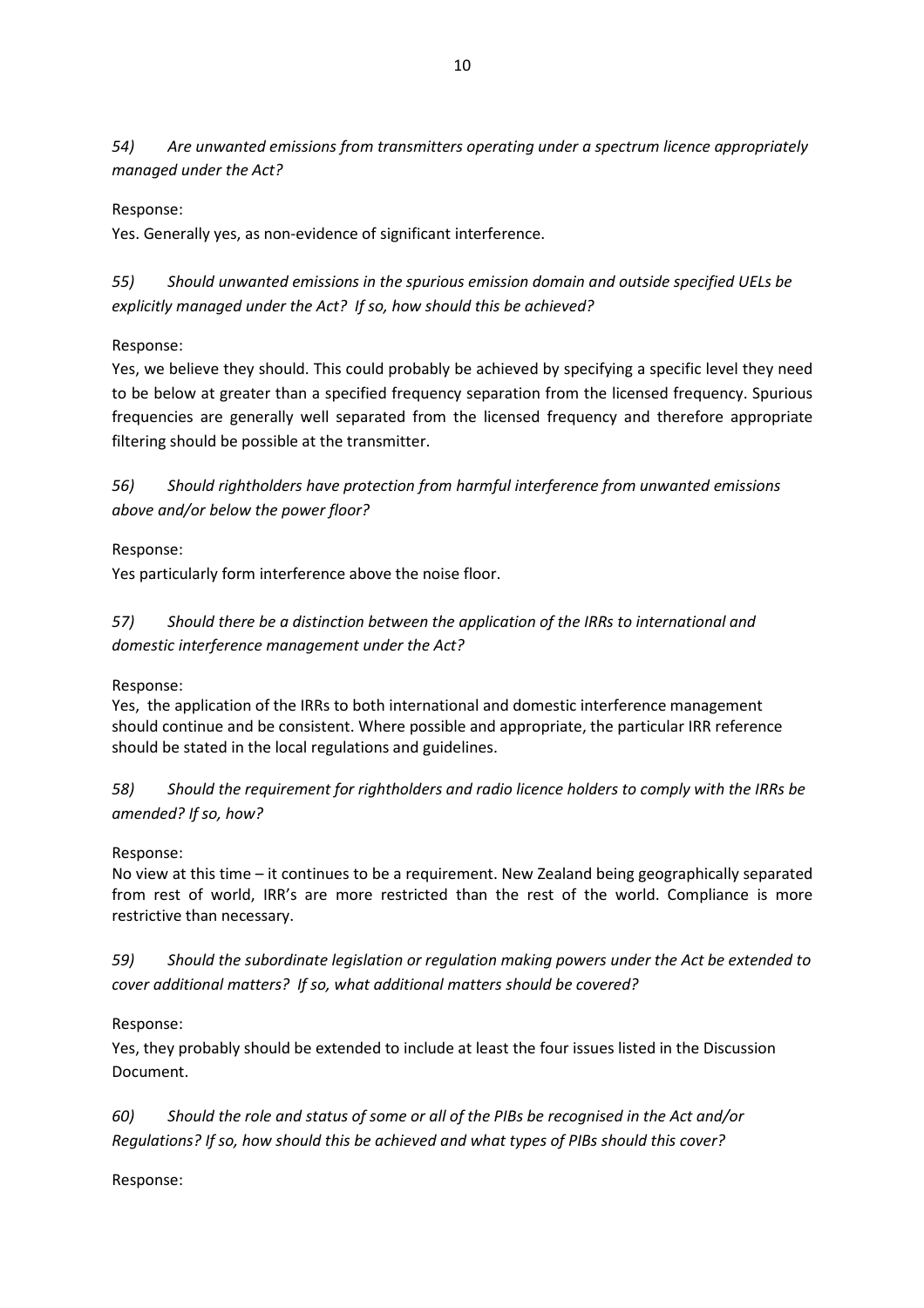Yes, making reference to the prescriptive PIB's, specifically PIB 34 and 38 (ARC/ARE's) From time to time, with Industry consultation, the Ministry may review.

As a suggestion, there could be another PIB above all PIB's that is the one that is referenced by the Act, which declares which portions of which PIB's are enforceable by the Act.

*61) Should the current overlap between government policy setting and the role of the Commerce Commission in spectrum allocations be clarified? If so, how?* 

#### Response:

The commerce commission should really be the ones who manage the spectrum allocations.

The role of competition should be set by Commerce Commission, not MBIE. However, we have reservations how the Commerce Commission see the definitions of the market e,g, FM broadcasting is seen as a media market including newspaper TV and accumulation of FM broadcasting licenses is not necessarily seen as anti-competitive.

*62) Are spectrum caps still necessary, either initially or for the longer term, and if so, should they have a legislative basis?* 

# Response:

Yes, we believe they are still necessary, both initially and for the longer term for effective competition. For the future, one company can acquire another thus becoming a dominant player and lessening competition

*63) In setting spectrum caps, should total spectrum holdings be considered or should spectrum caps solely relate to particular bands? How should broader caps be determined?* 

# Response:

We suggest that total spectrum holdings should be considered when considering spectrum caps. There is some evidence to suggest that certain firms will bid for spectrum in any band that becomes available to ensure future opportunities can always be realised. While the "use it or lose it" policies may diminish this tactic, it has not proved effective in the past. Presently there are around 5 frequency bands generally available for cellular use, there are still only 3 operators. Should anyone else wish to enter the market, suitable spectrum would be hard to find. Imposing a total spectrum cap may remedy this.

*64) Should any legislative mechanisms to apply spectrum caps be generic and flexible enough to apply to all high-value spectrum uses, or should they be specific to particular uses? How could flexibility for technology changes be incorporated?*

#### Response:

Yes, they should be generic, but should only be used for high value spectrum where there is expected to be insufficient spectrum for it to be freely available, i.e. a competitive situation.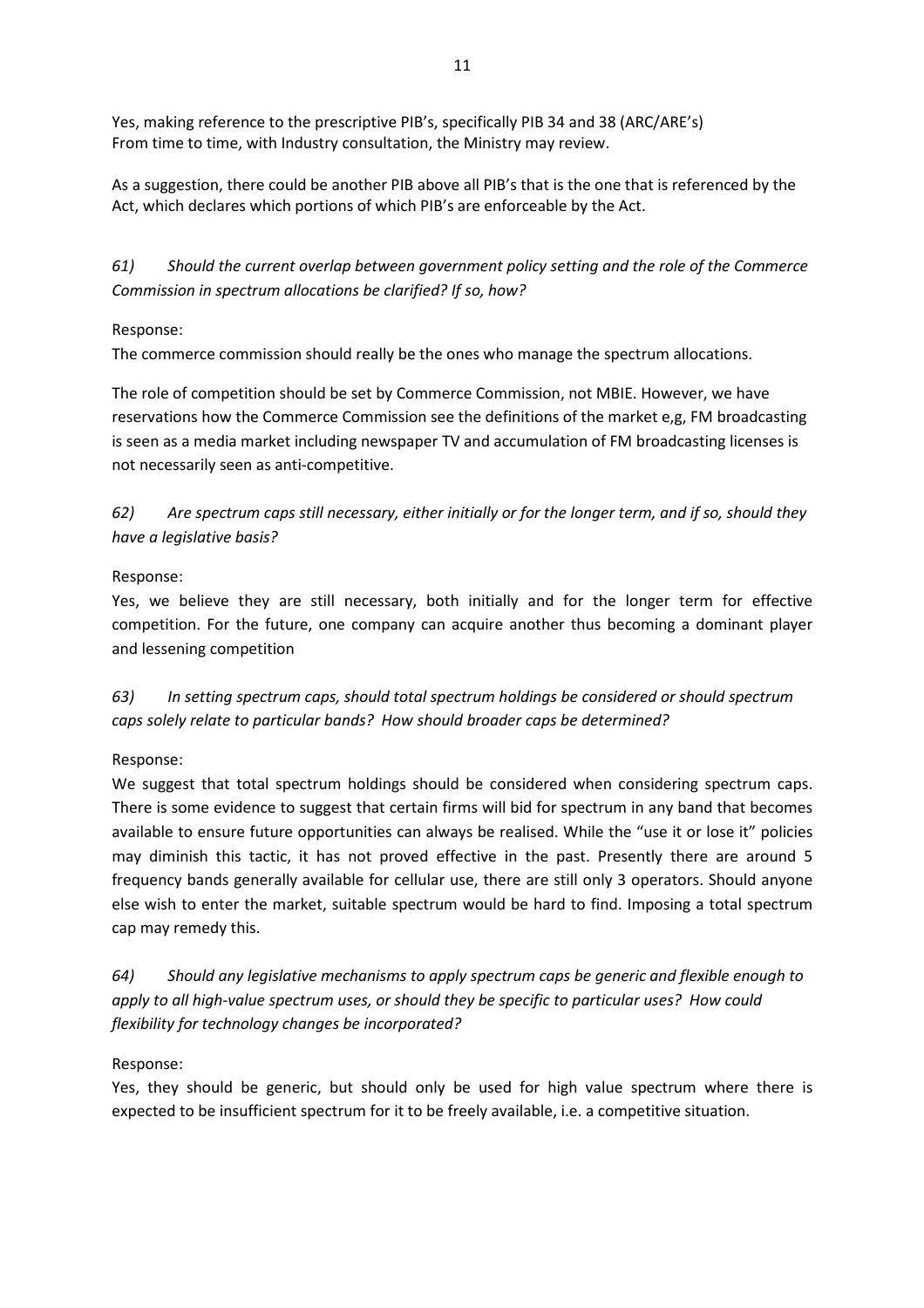*65) What are the most appropriate mechanisms to implement competition safeguards in radio spectrum using markets? Are the current deeds and agreements sufficient or should competition safeguards have a legislative basis?* 

## Response:

Sufficient. Providing access to spectrum to regional and secondary market operators would ensure future competitive opportunities.

*66) If spectrum caps are given a legislative basis, how should they be affected?* 

Response: No comment.

*67) Should spectrum caps be applied at the initial allocation for a limited number of years with a periodic review of whether they remain necessary, or for the entire length of the management right?* 

Response:

MBIE should carefully monitor supply and demand and behaviour of spectrum in consultation with the industry to ensure there is no anti-competitive nature

*68) Should any process, criteria, or framework for the review of spectrum caps be included in the Act?* 

# Response:

Status Quo - The current process works satisfactorily giving the Ministry flexibility

*69) Should the Commerce Commission be involved in any review of spectrum caps? If so, how?* 

Response:

Yes, by a formal request to audit the review.

*70) Should competition regulation in the administrative radio licencing regime be introduced? If so, how?* 

#### Response:

That section 116 para 1 section (e) provides for competitive pricing. We do not see that any further provisions are necessary at this time. In discussion RFUANZ considers the question of what parameters can be changed on a license before a new license can be considered and specified under the act. It would be useful to be able to administer licenses directly from one party to another without having to relinquish and reapply.

# *71) What competition issues may arise from the deployment of new technologies?*

Response:

The competitive issues will no doubt be dependent on the actual technology and market size. In the case of White Space technologies, it is expected that the market will be quite small and specialised as it can only be used in some areas and only when the Right Holder is not using it. Initially we suggest that any White Space user should be licensed so that it is known where transmitters are and who is using it. If any instances of hoarding or jamming are detected, then a licence can be revoked.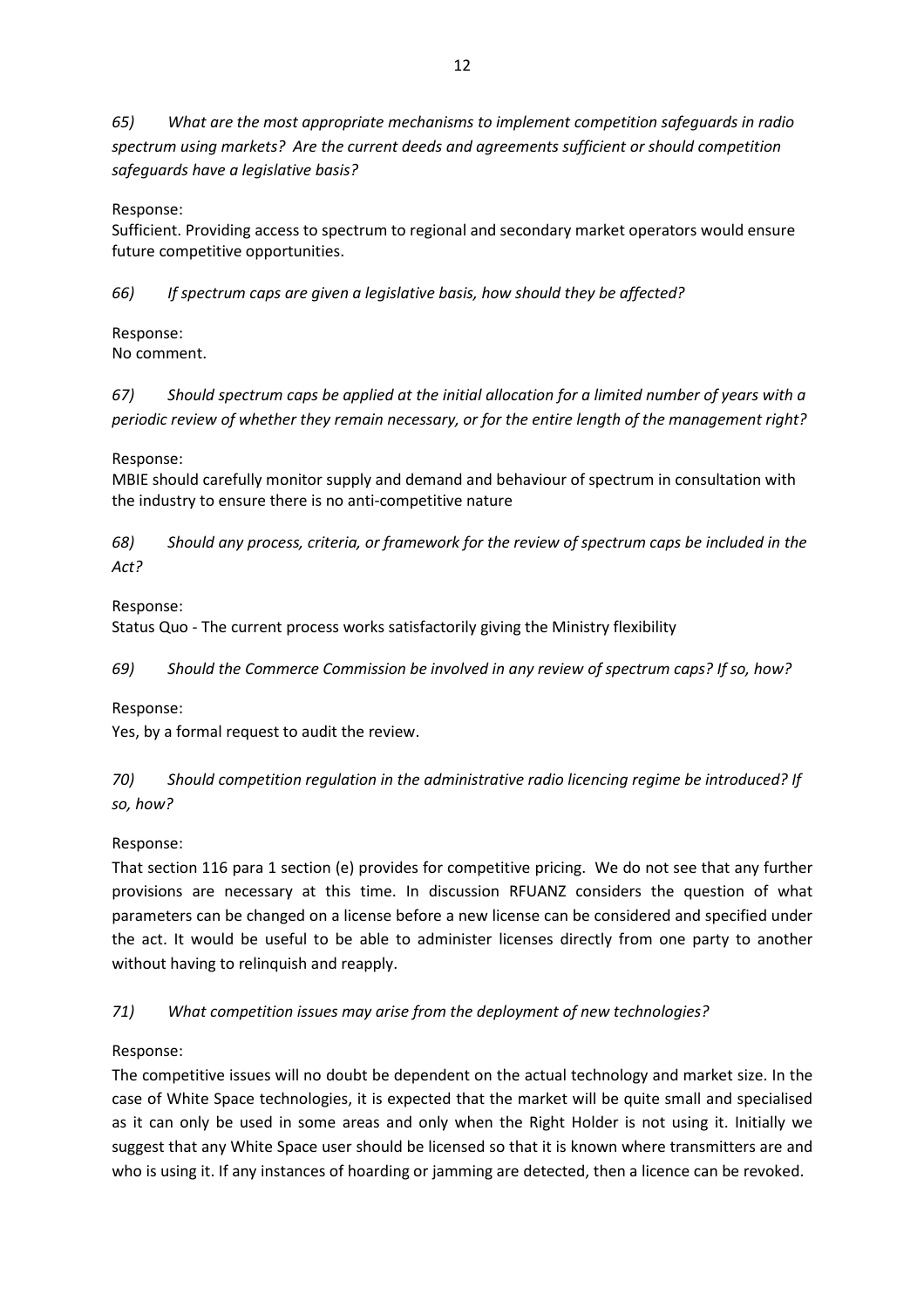For other new technologies, it is suggested that initial requests for spectrum could be approved with a limited term licence. At the end of the term, the service can be reviewed to see if any competitive issue have arisen. The industry is presently migrating to 12.5kHz channel spacing in landmobile frequency bands that do not presently conform to that specification. However numerous digital systems are also being implemented and they generally employ 6.25kHz equivalency channel spacing

*72) Are the any legislative barriers to an active secondary market for radio spectrum in New Zealand? If so, how should they be addressed? Are there other barriers to be addressed?* 

#### Response:

There does not appear to be any legislative barriers to management right of holders creating a secondary market to spectrum they are not using.

However this market does not appear to be developing and it was seen that the Management right holders have no interest in doing so, while there may be some interest in other parties obtaining the use of those license.

RFUANZ consider it may be useful to have some legislative encouragement of a secondary market,

The spectrum seeker needs a mechanism to encourage a management right holder to make available unused spectrum.

For example there seems to be some demand for in house, facility wide private cellular deployments but there is no spectrum available.

*73) Are there changes to the general user radio licence regime that would facilitate greater use of this mechanism without unduly affecting the rights of incumbent users?* 

Response:

The frequencies within the GURL are fine, the bands above and below need to be tightened up although none can be identified at this time.

*74) Are power floors in management rights effective in achieving spectrum sharing?* 

Response: No comment

*75) Should management rights created in the future place more obligations on the owner to allow spectrum sharing? Are there ways to increase sharing in management rights without decreasing the value of the right to the owner?* 

# Response:

Yes to part one.

As a management right holder shouldn't they be asked to substantiate why they can't make it available to a secondary market. Management rights should have conditions to make use in a secondary market. However, this will only apply to new licenses. Any provision would have to put in at the outset.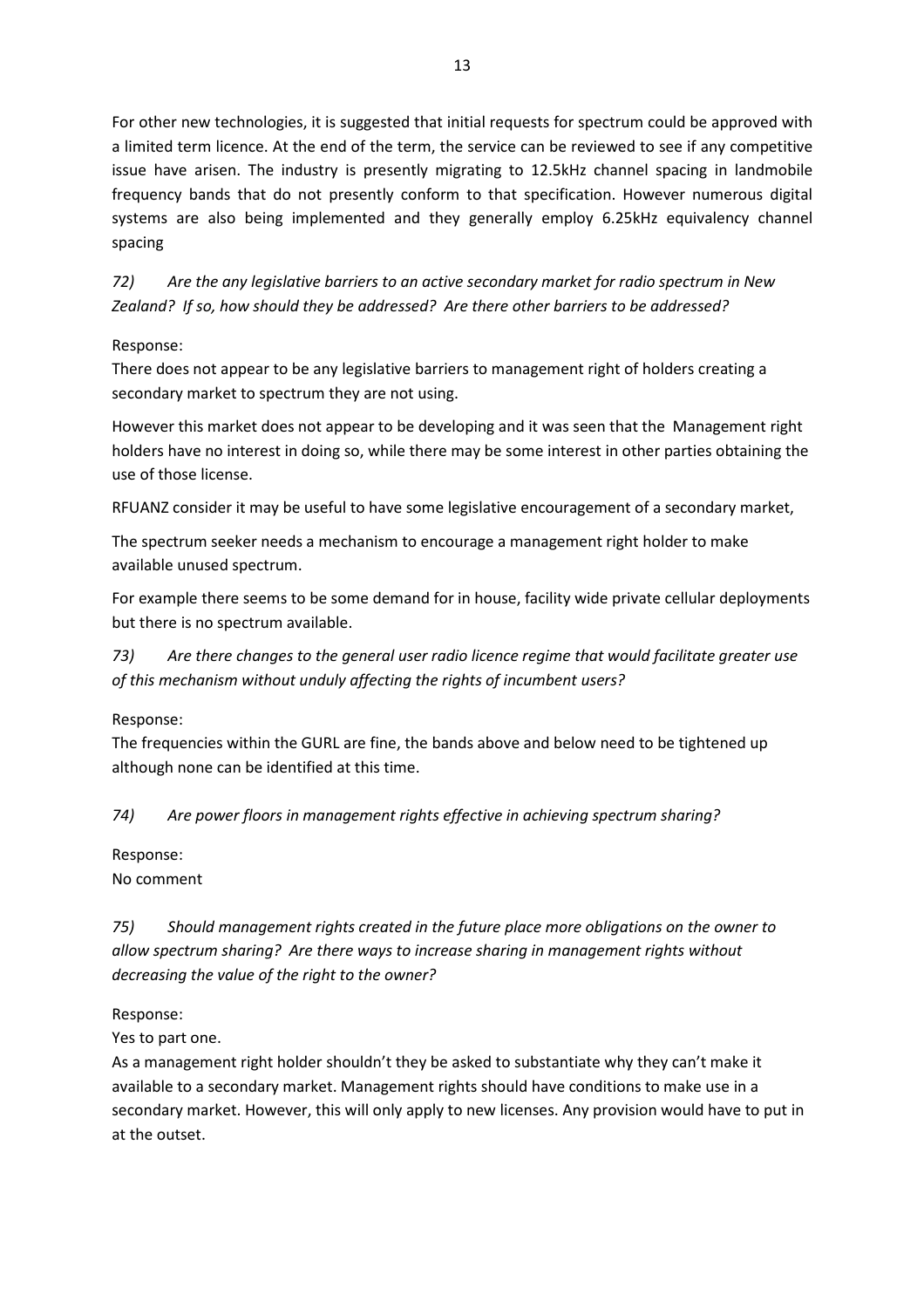*76) Should the Act be amended to provide for greater flexibility to accommodate dynamic spectrum sharing technologies? If so, how?* 

#### Response:

Yes, but as technologies emerge industries need to be consulted.

 *77) Should some or all of the transitional provisions be repealed? If so, which ones?* 

#### Response:

The transitional provisions provider 162-169 should be preserved and strengthened and reworded to include all administrative Licenses up to a date when a management right were created

Schedule 6 should be extended to include all land mobile band and fixed services, including 174- 230MHz and 162 – 173MHz EE Band of frequencies.

With reference to your discussion paper we strongly challenge your statement of the second paragraph of section 10.1.3;

*"Demand for licenses in these bands has been decreasing and administrative policies to require new licenses utilising a narrow bandwidth (i.e.12.5kHz) from 2015 will mean there will likely be adequate spectrum for future purposes."* 

There appears to be a significant miscarriage of process in that wide band licenses being converted to narrow band are not carrying forward the incumbency provisions of the ACT. This was done for the 'B' band conversion to other bands under contract in the late 1990's and these still exist.

*78) Should the legislation be amended to restrict all classes of licence to be for transmission from a single transmitter location? If so, should this be done in the Act by prescribing a licence format consistent with spectrum licences or through changes to the Regulations?* 

#### Response:

RFUANZ strongly supports that a license should be for one single transmitter channel on a single location. All multiple location licenses should be abolished. The current situation is creating opportunities for spectrum denial, licenses being issued but not used, and cost.

*79) If an amendment to restrict all classes of licence to a single transmitter location is implemented, how can licensees under the administrative radio licencing regime be provided certainty around being able to operate a national service on a single frequency?* 

#### Response:

It is not necessary to operate on a single frequency. Technology enables use of various systems to operate nationwide services. The creation of a new band of 174 – 230MHz will give opportunity for nationwide services on a single frequency if required.

*80) Should there be any amendments to the provisions enabling introduction of administrative incentive pricing for radio licences under the Regulations? If so, what should these be?*